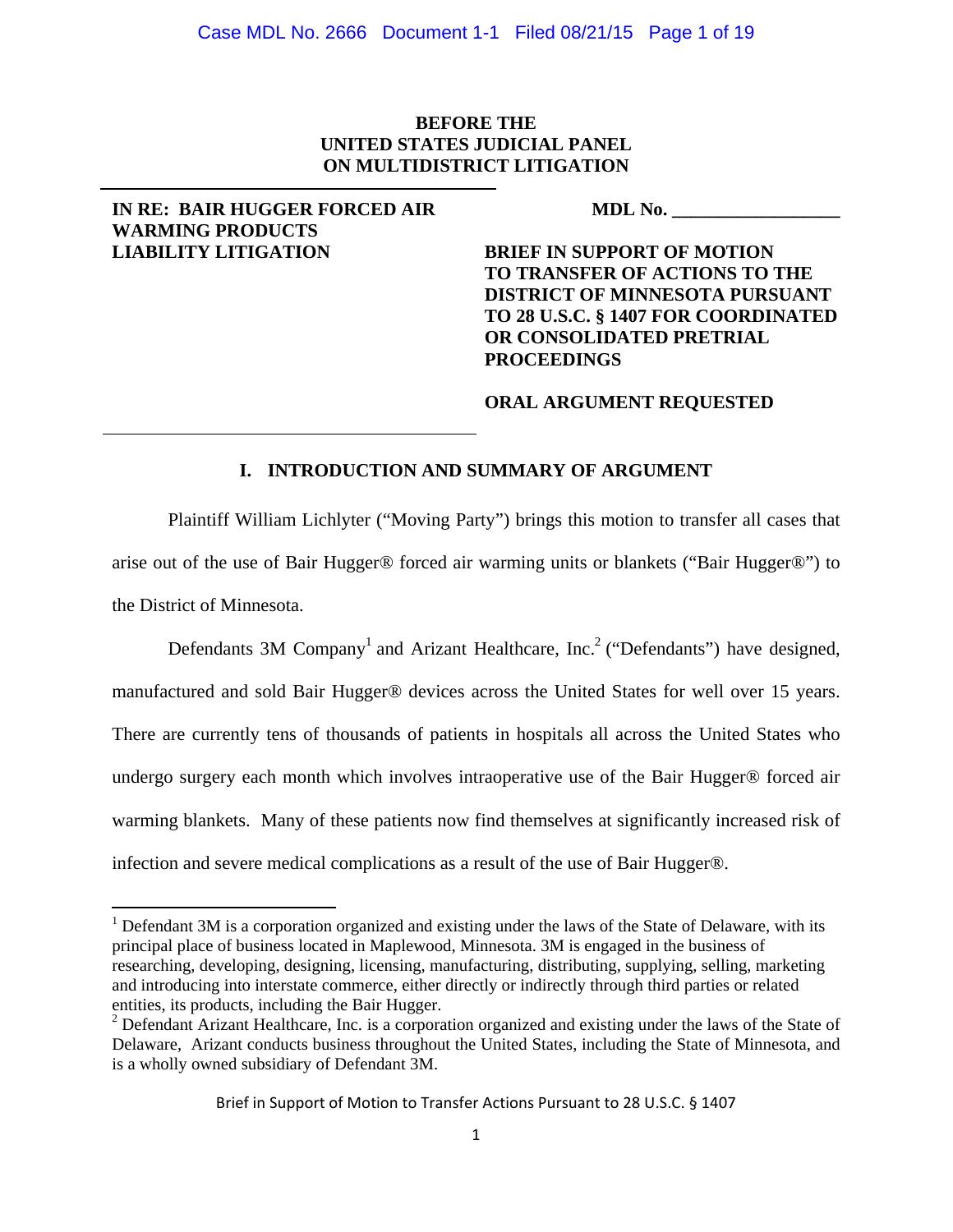### Case MDL No. 2666 Document 1-1 Filed 08/21/15 Page 2 of 19

Moving Party is aware of fourteen such cases that have been filed in six different federal district courts at this time. With potentially more than tens of thousands of Bair Hugger® systems in use across the country, it is inevitable that many patients who believe they were harmed through the use of these products will turn to the federal court system to seek some redress. The Moving Party respectfully submits that the Bair Hugger® cases will most efficiently be managed through a multi-district litigation.

To promote judicial efficiency and ensure that the Bair Hugger® cases benefit from cost savings accomplished by coordinated and centralized pretrial proceedings, Moving Party respectfully submits this Brief in Support of the Motion to Transfer of Actions to the District of Minnesota Pursuant to 28 U.S.C. § 1407 for Coordinated and centralized Pretrial Proceedings

### **II. FACTUAL BACKGROUND**

By way of very high level, general background, the defect with the Bair Hugger®, forced air warming devices and blankets involves interruption of normal air flow around the surgical field in a surgical operation room. By disrupting the calculated and purposeful air ventilation/circulation system – both by introducing additional air currents and through the introduction of heat – the Bair Hugger® causes bacteria to enter the surgical site, resulting in a dramatic increase in the rate of peri-prosthetic joint infections. These infections result in additional surgical debridement, premature prosthetic replacement, significant hospital stays, and/or even amputations.

Upon information and belief, more than 50,000 Bair Hugger® forced-air warming units are currently in use across the United States.

The Bair Hugger® consists of a portable heater/blower connected by a flexible hose to a disposable blanket that is positioned over (or in some cases under) surgical patients. The Bair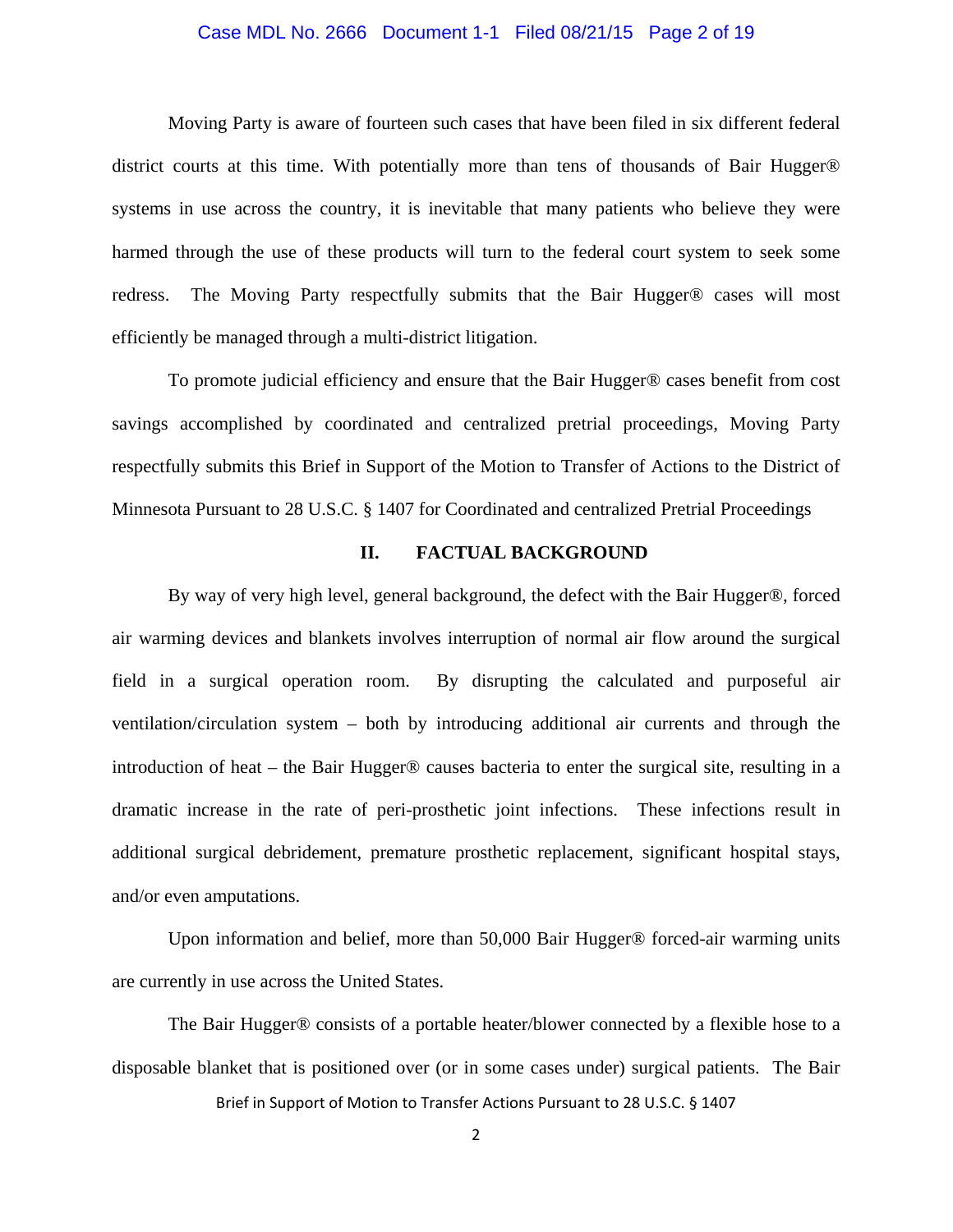### Case MDL No. 2666 Document 1-1 Filed 08/21/15 Page 3 of 19

Hugger® warms patients during surgery by blowing hot air through the blanket and on a patient's exposed skin.

The hot air produced by Bair Hugger® accumulates under the surgical drape covering the patient and escapes from under the surgical drape below the level of the surgical table or at the head end of the surgical table. This escaped air creates air flow currents that push against, and disrupt, the downward air flow of the operating room. As studies have shown, as this warmed air rises, it potentially deposits bacteria from the floor of the surgical room into the surgical site.

In June of 1997, in sworn filings submitted to the FDA in connection with Section 510k of the Food and Drug Act, the Defendants admitted that "air blown intra-operatively across the surgical wound may result in airborne contamination."<sup>3</sup> The Defendants addressed this flaw in their products by making further misrepresentations to the FDA when they stated that the risk of contamination by air flow is obviated because all "Bair Hugger Blankets designed for use in the operating room feature a tape barrier which prevent [sic] air from migrating toward the surgical site."<sup>4</sup> That statement by the Defendants was false and misleading, and it remains uncorrected to this day. A number of Bair Hugger® blankets marketed as safe for use in surgeries do not utilize a taped edge at all. Instead, these forced air warming systems cause contaminated air to enter the surgical field.<sup>5</sup> Also, representing that a taped barrier would contain the contaminated air is false; it ignores the fact that cooler downward airflow in the operating room causes the heated air

<sup>3</sup> http://www.accessdata.fda.gov/cdrh\_docs/pdf/K964673.pdf

 $4$   $Id$ <sup> $\cdot$ </sup>

<sup>5</sup> See, e.g., Leaper, Albrecht, Gauthier. "*Forced air warming: a source of airborne contamination in the operating room?"* ORTHOPEDIC REVIEW, October 17, 2009 (finding Bair Hugger is blowing large number of particles into the sterile field) available at http://www.ncbi.nlm.nih.gov/pmc/articles/PMC3143984/; Legg, Cannon, Hamer. *Do forced air patient warming devices disrupt unidirectional downward airflow?*  THE JOURNAL OF BONE AND JOINT SURGERY, September 2011 (finding significantly increased particle count over the surgical site compared when radiant warming), available at http://www.ncbi.nlm.nih.gov/pubmed/22323696.

Brief in Support of Motion to Transfer Actions Pursuant to 28 U.S.C. § 1407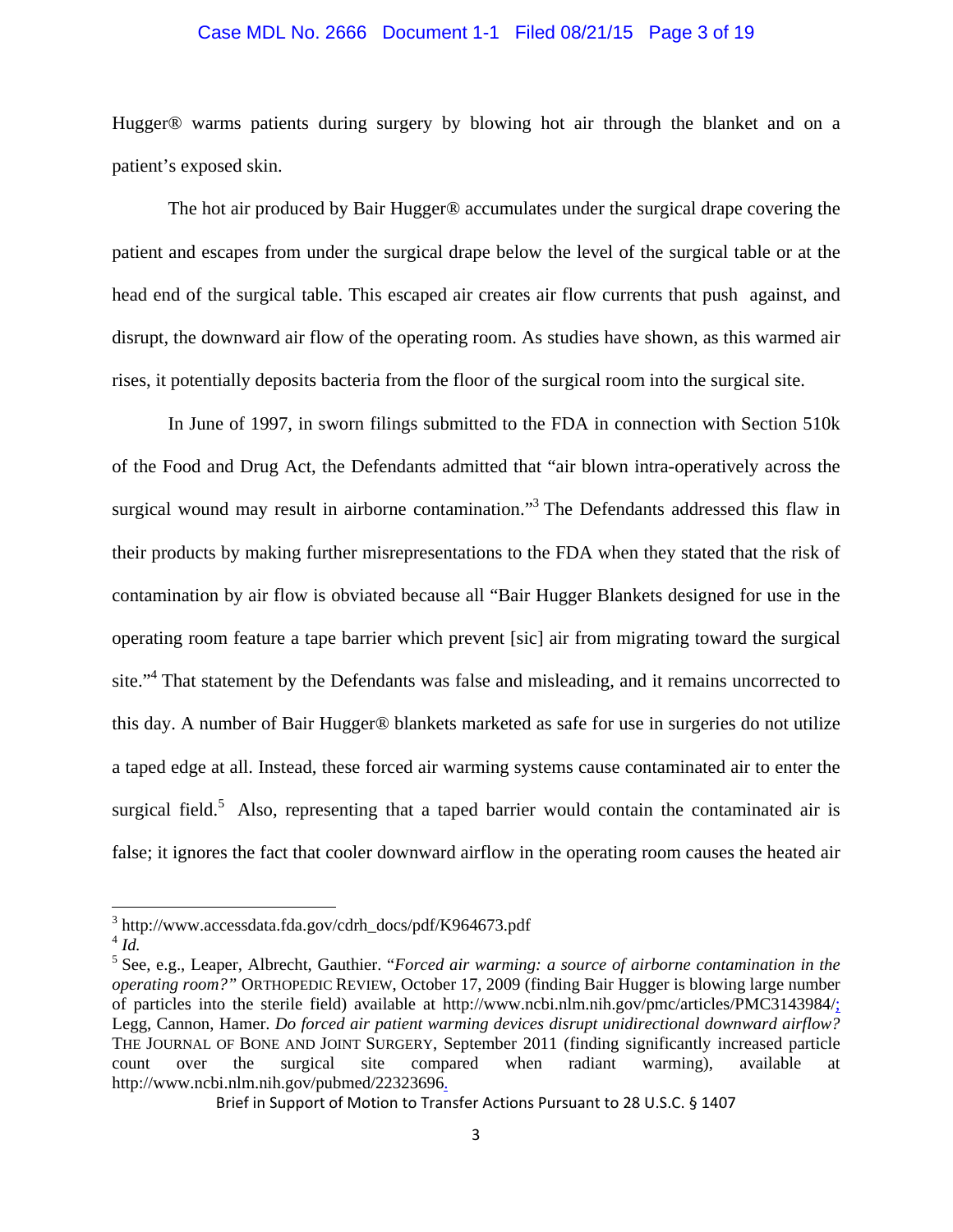### Case MDL No. 2666 Document 1-1 Filed 08/21/15 Page 4 of 19

from the Bair Hugger® to rise up. The presence of a tape edge does not prevent the Bair Hugger® from facilitating the movement of pathogens from the floor of the operating room to the surgical site.

In a communication to the Food and Drug Administration ("FDA") in July 2000, Defendants represented that the Bair Hugger's filtration system meets HEPA ("High Efficiency Particulate Air") Standards.<sup>6</sup> This statement was false and misleading at the time Defendants made it, and it remains false today. To meet HEPA standards, an air filter must be capable of removing 99.97% of all particles 0.3 microns or larger.<sup>7</sup> The filter of the Bair Hugger, which is marketed as HEPA compliant, is only capable of removing 63.8% of all such particles.<sup>8</sup>

Upon information and belief, at some point between 2002 and 2009 the Defendants reduced the efficiency of the air filtration of Bair Hugger® blowers. This action reduced the safety of such blowers.

As a result of Defendants' actions, the internal airflow paths of Bair Hugger® blowers become contaminated with dangerous pathogens, which dramatically increase the risk of infection for patients undergoing lengthy surgeries, especially total hip and knee device surgeries.<sup>9</sup>

<sup>6</sup> *See* BH Model 750 510k Summary, available at https://510k.directory/clearances/K001149

<sup>&</sup>lt;sup>7</sup> "Aerosol penetration for any HEPA filter shall not exceed 0.03% (0.0003) at 0.3 micrometer particle size." *See* DOE Technical Standard: Specifications for HEPA Filters, available at http://energy.gov/sites/prod/files/2013/06/f1/doe-std-3020-2005.pdf.

<sup>8</sup> *See* Reed, Kimsberger, McGovern, Albrecht, *Forced-air warming design: evaluation of intake filtration,*  internal microbial buildup, and airborne contamination emissions, AANA JOURNAL (August 2013).

See, e.g., Wood, Moss, Keenan, Reed, Leaper. *Infection control hazards associated with the use of forced air warming in operating theatres.* JOURNAL OF HOSPITAL INFECTION (July 2014 )available at http://www.ncbi.nlm.nih.gov/pubmed/25237035; McGovern, Albrecht, Belani, Nachtsheim, Partington, Carluke, Reed. *"Forced-air warming and ultra clean ventilation do not mix."* THE JOURNAL OF BONE AND JOINT SURGERY, July 2011. ("A significant increase in deep joint infection…was identified during a period when forced air warming was used compared to conductive fabric warming.") available at http://www.ncbi.nlm.nih.gov/pubmed/22058308.

Brief in Support of Motion to Transfer Actions Pursuant to 28 U.S.C. § 1407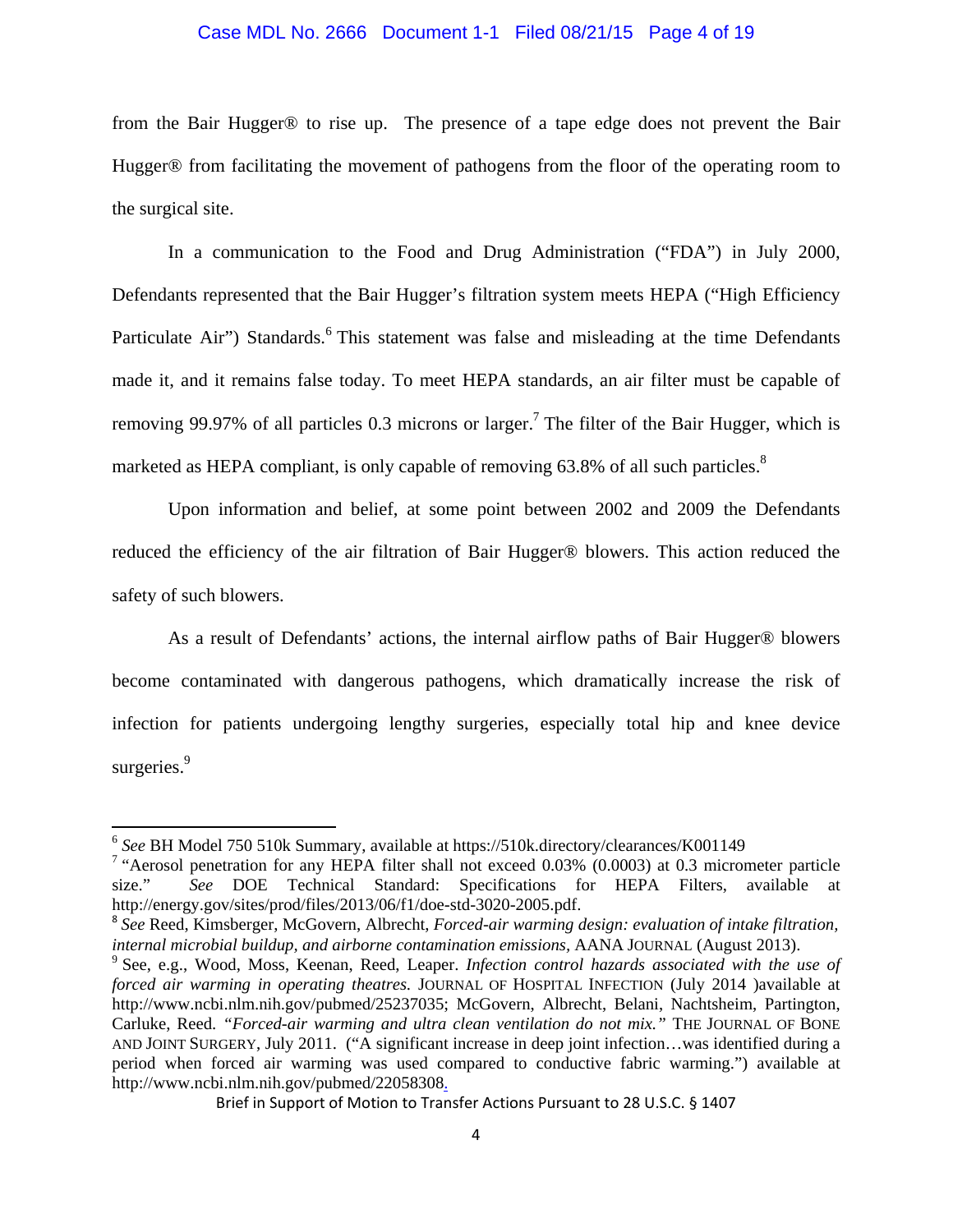### Case MDL No. 2666 Document 1-1 Filed 08/21/15 Page 5 of 19

Upon information and belief, the pathogens contaminating the internal airflow paths of Bair Hugger® blowers incubate and proliferate therein.

These pathogens are then expelled from the interior of the Bair Hugger® blower by the outward airflow, travel through the hose into the disposable blanket and escape into the operating room.

Upon information and belief, the Defendants have been aware of the pathogenic contamination of the airflow paths of Bair Hugger® blowers since at least 2009. Despite that knowledge, Defendants have actively and aggressively marketed the Bair Hugger® as safe in both general and orthopedic surgeries.

In an advertisement that appeared in multiple medical publications as early as 2010, the Defendants made the following false and deliberately misleading claims:

"While simple logic makes it clear that forced air warming has no impact on laminar conditions, science also supports this. A forced air warming blanket delivers less than one percent of the airflow of a laminar flow system and therefore is unable to affect laminar flow ventilation systems. $10<sup>10</sup>$ 

Published scientific research, before and after this statement, has demonstrated this statement is untrue. The exhaust generated by the Bair Hugger® creates convective airflow patterns which disrupt the laminar flow of the operating theater. In addition, many if not most hospitals do not have true laminar air flow, but rather simply positive downward air pressure, which is easily disrupted by the Bair Hugger forced air warming system.

In a communication that appeared in *Healthcare Purchasing News* in July of 2012, the Defendants' public relations and communications specialist Greta Deutsch stated "some conductive-warming manufacturers have alleged that forced-air warming increases bacterial

Brief in Support of Motion to Transfer Actions Pursuant to 28 U.S.C. § 1407  $10$  http://www.fawfacts.com/\_asset/zn062p/AJIC.pdf (last visited July 17, 2015).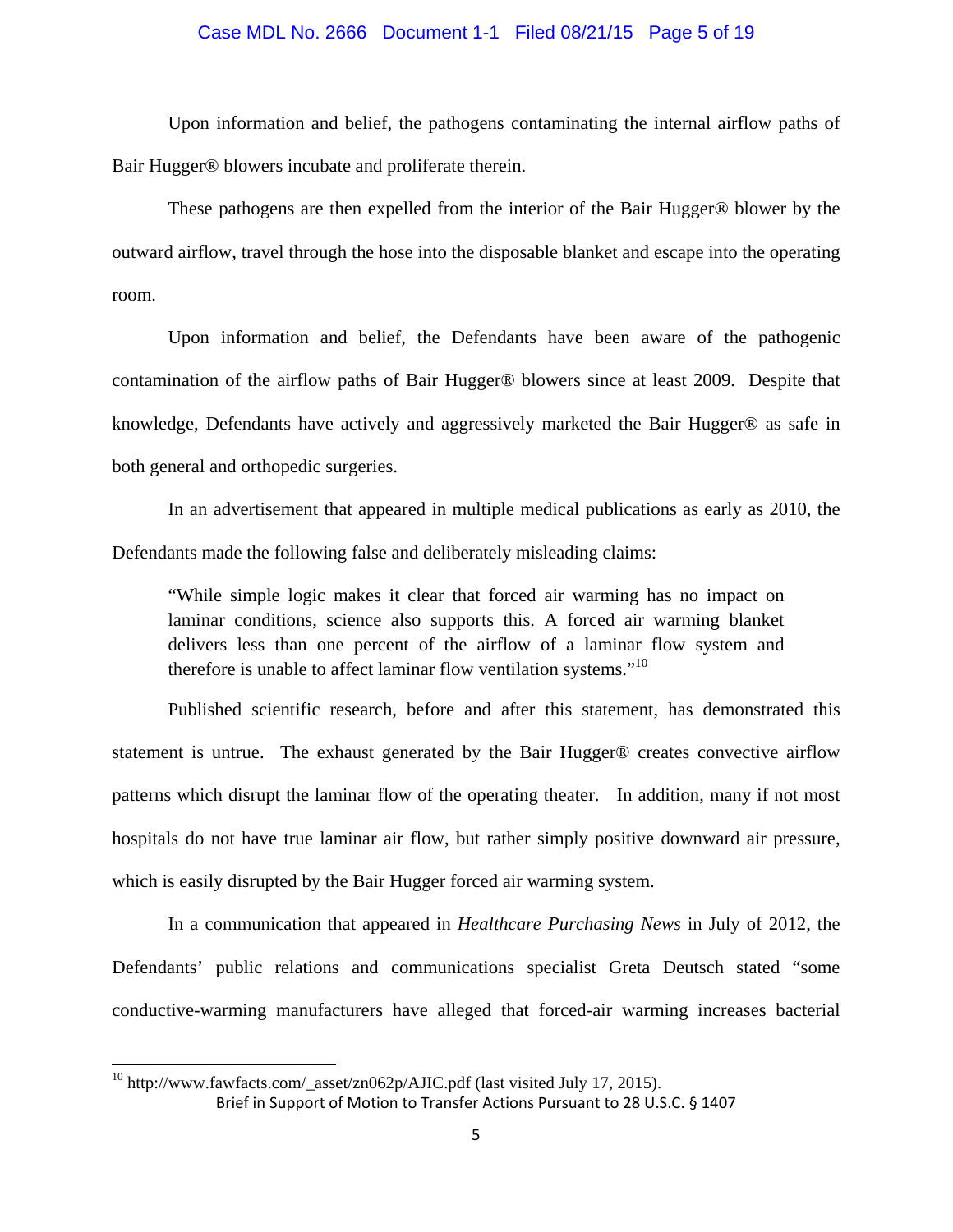### Case MDL No. 2666 Document 1-1 Filed 08/21/15 Page 6 of 19

contamination of operating rooms or interrupts laminar airflow. These accusations have no factual basis."<sup>11</sup> Again, this statement ignores numerous published studies documenting the adverse effects the Bair Hugger® has on laminar and other forms of unidirectional airflow.

The publication of numerous peer-reviewed studies identifying and documenting critical safety shortcomings of the Bair Hugger® should have prompted the Defendants to redesign or discontinue their product.<sup>12</sup> Instead, those criticisms only caused the Defendants to amplify their efforts to champion the Bair Hugger® and silence critics.

The effect of these misrepresentations was to mislead healthcare providers about the safety of the Bair Hugger for use in surgical procedures. The Defendants were aware of the falsity of their misrepresentations. Rather than alter the design of their product or warn physicians of the dangers associated with the Bair Hugger, as numerous studies confirm, the Defendants have chosen to "double down" on their efforts to promote their defective product.

The Moving Party's health care providers relied upon the above representations and advertisements to Plaintiff's detriment. Any reasonable and competent physician would not use a Bair Hugger® in an orthopedic implant surgery if they were fully apprised of the dangers and risks associated with doing so. However, through misrepresentations to the public, the medical community, and the FDA, the Defendants actively and knowingly concealed the propensity of these devices to cause infection in orthopedic implant surgeries.

<sup>&</sup>lt;sup>11</sup> Available at http://www.hpnonline.com/inside/2012-07/1207-OR-TempMgmt.html

<sup>&</sup>lt;sup>12</sup> See, e.g., Albrecht M, et. al. *Forced-air warming blowers: An evaluation of filtration adequacy and airborne contamination emissions in the operating room*. AM J INFECT CONTROL 2010; 39:321-8; Leaper D, et. al. *Forced-air warming: a source of airborne contamination in the operating room?* ORTHOPEDIC REV. 2009;1(2):e28; McGovern, P.D., et. al. *Forced-air warming and ultra-clean ventilation do not mix.* J BONE AND JOINT SURG-BR. 2011;93- B(11):1537-1544; Legg, A. et. al. *Do forced air patient-warming devices disrupt unidirectional downward airflow?* J BONE AND JOINT SURG-BR. 2012; 94-B:254-6; Belani, K., et. al. *Patient warming excess heat: The effects on orthopedic operating room ventilation performance*. ANESTHESIA & ANALGESIA 2012 (prepublication on-line) 2013;117(2):406-411; Dasari, K.B., et. al. *Effect of forced air warming on the performance of operating theatre laminar flow ventilation*. ANAESTHESIA 2012;67:244-249.

Brief in Support of Motion to Transfer Actions Pursuant to 28 U.S.C. § 1407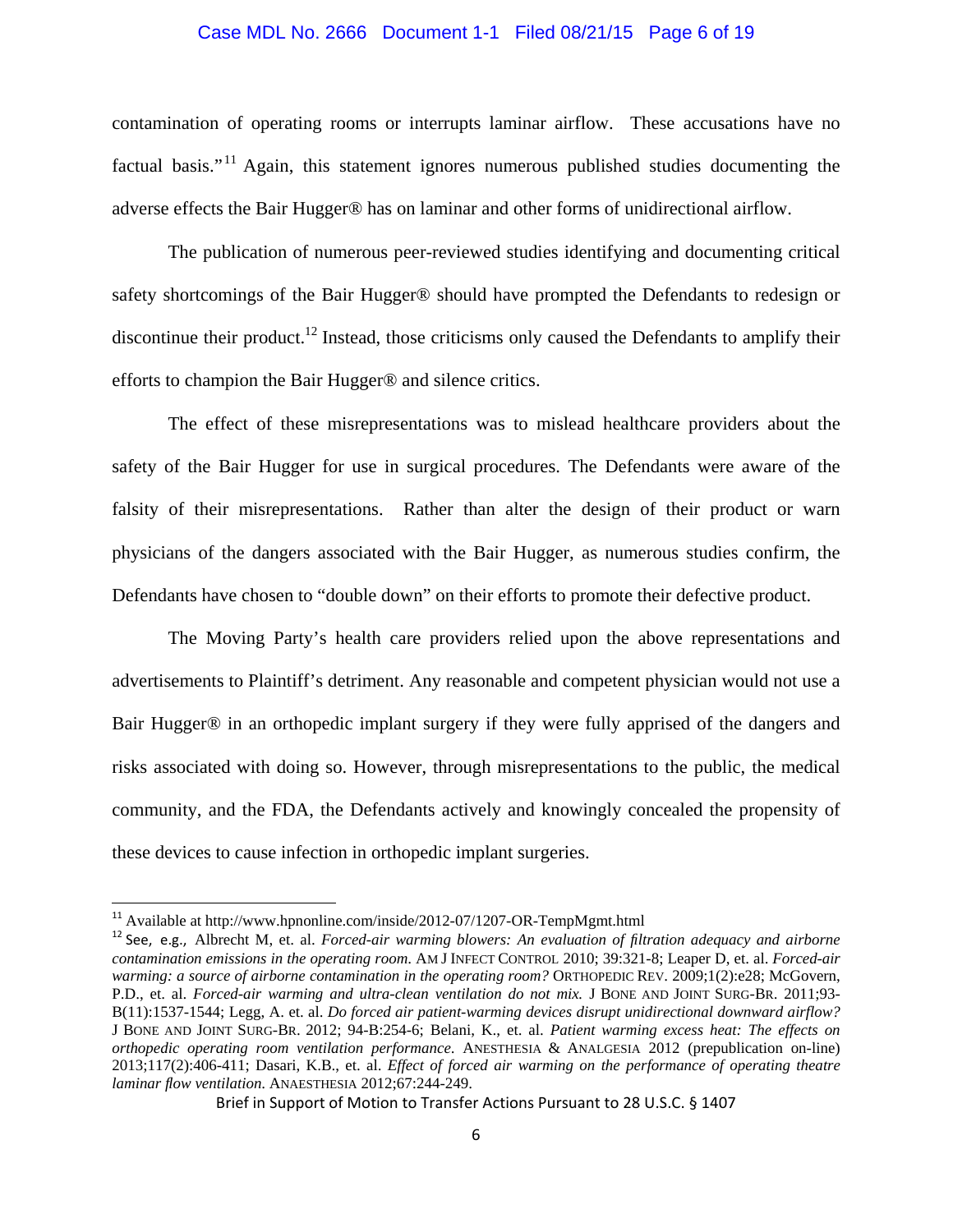### Case MDL No. 2666 Document 1-1 Filed 08/21/15 Page 7 of 19

As a result of the Defendants' failure to maintain the sterility of the surgical area and the Defendants' wrongful conduct in designing, manufacturing, and marketing the Bair Hugger®, Moving Party and Moving Party's physician were unaware, and could not have reasonably known or have learned through reasonable diligence, of the significantly increased risk of infection associated with use of the Bair Hugger forced air warming blankets.

Not surprisingly, patients who suffered from a peri-prosthetic joint infection following orthopedic surgery where a Bair Hugger® product was used intra-operatively have begun to file lawsuits in federal court, including Moving Party. As of the filing of this Motion, Moving Party is aware of fourteen cases filed in federal courts across the nation. In their complaints, Plaintiffs allege causes of action for negligence, breach of express and implied warranties, strict product liability (failure to warn; design defect; manufacturing defect), and consumer fraud claims.

Moving Party alleges in his Complaint, among other things, that the Bair Hugger® products are defective because they were improperly designed and manufactured and Defendants failed to include an appropriate warning with the devices. Furthermore, Moving Party also alleges that Defendants had knowledge of the alleged defects and dangers, citing to medical reports and journals dating back to the 1990s. As a result, Moving Party alleges he has suffered from physical injuries, pain, suffering, emotional distress, and economic damages as a result of Defendants' Bair Hugger® products, which required plaintiffs to undergo additional surgeries because of the Bair Hugger-induced infection. Plaintiffs across the country have alleged similar causes of action, factual support, and resulting damages.

Moving Party anticipates that a large number of additional Bair Hugger® cases will be filed in federal courts across the country. In spite of Defendants' aggressive efforts, the information described in this petition has recently found a wider audience. The gradual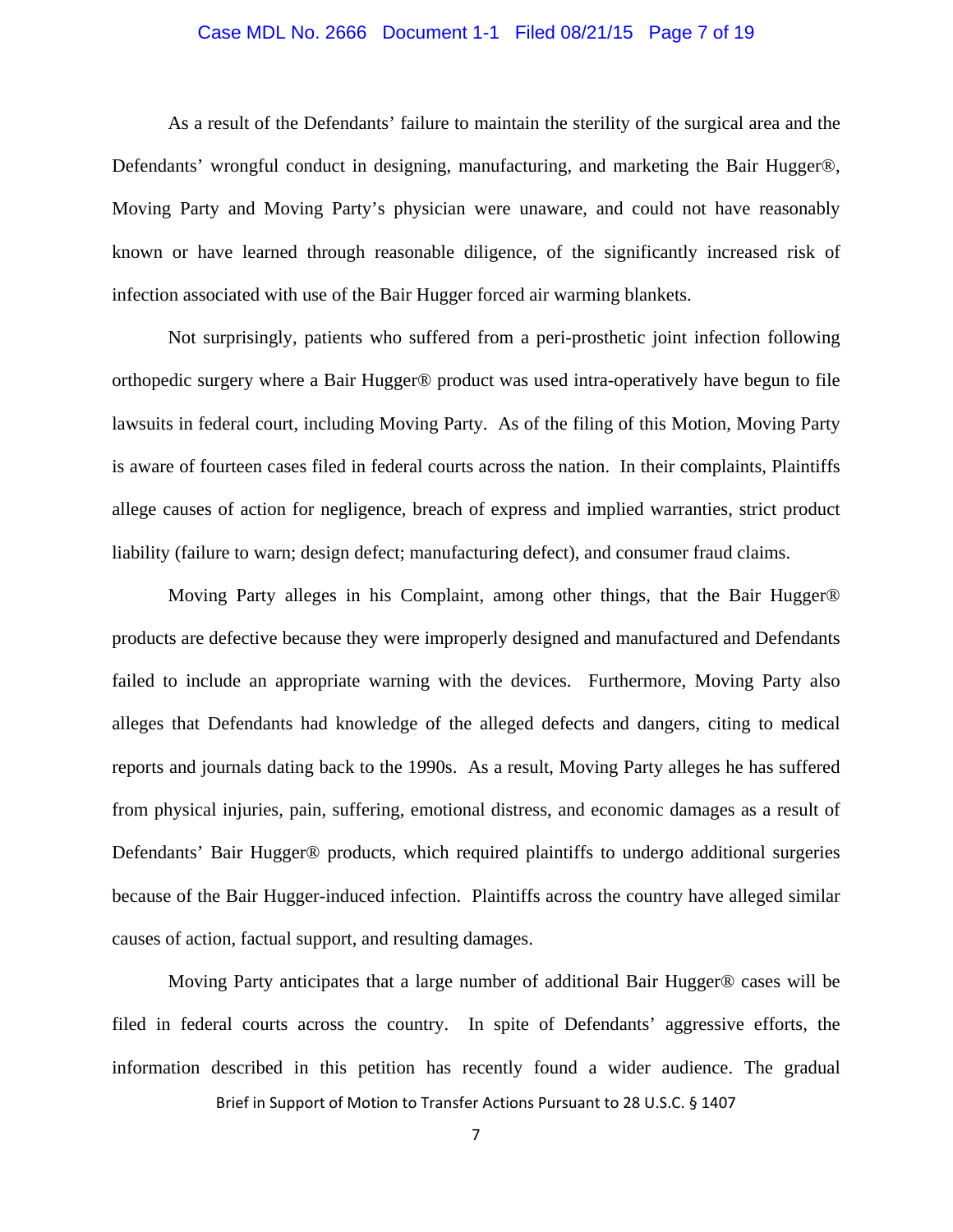### Case MDL No. 2666 Document 1-1 Filed 08/21/15 Page 8 of 19

accumulation of published scientific evidence has reached a tipping point, causing the issue to become increasingly publicized. Knowledge of the hazards created by the Bair Hugger® has expanded beyond the laboratory, and has become an issue discussed by industry associations, trade journals, and patient advocacy groups. The increased exposure of this information, combined with the staggering market share enjoyed by the Bair Hugger®, suggests that numerous cases will continue to be filed in federal districts across the nation moving forward. Like the other MDLs involving defective medical devices, the Bair Hugger® cases will benefit from coordinated or centralized pre-trial proceedings. As analyzed in detail below, these cases involve several common issues of fact that should be resolved by one judge in order to minimize the number of potentially inconsistent rulings around the country. Accordingly, Moving Party requests that the Panel transfer the Bair Hugger® cases to the District of Minnesota, and specifically to the Honorable Donovan Frank, who is an experienced MDL judge with a unique knowledge and understanding of cases involving implantable medical devices, and orthopedic implants specifically.

#### **III. ARGUMENT**

## **A. TRANSFER AND COORDINATION OF THE BAIR HUGGER FORCED AIR WARMING CASES IS APPROPRIATE AND NECESSARY**

 28 U.S.C. § 1407 directs the Panel to transfer federal civil actions for pretrial coordination or consolidation where: (1) the cases involve "common questions of fact" (2) the transfer is convenient for the parties and witnesses; and (3) the transfer "promote[s] the just and efficient conduct" of the cases. 28 U.S.C. § 1407(a). Generally speaking, the purpose of Section 1407 is "to eliminate duplication in discovery, avoid conflicting rulings and schedules, reduce litigation costs, and save the time and effort of the parties, the attorneys, the witnesses, and the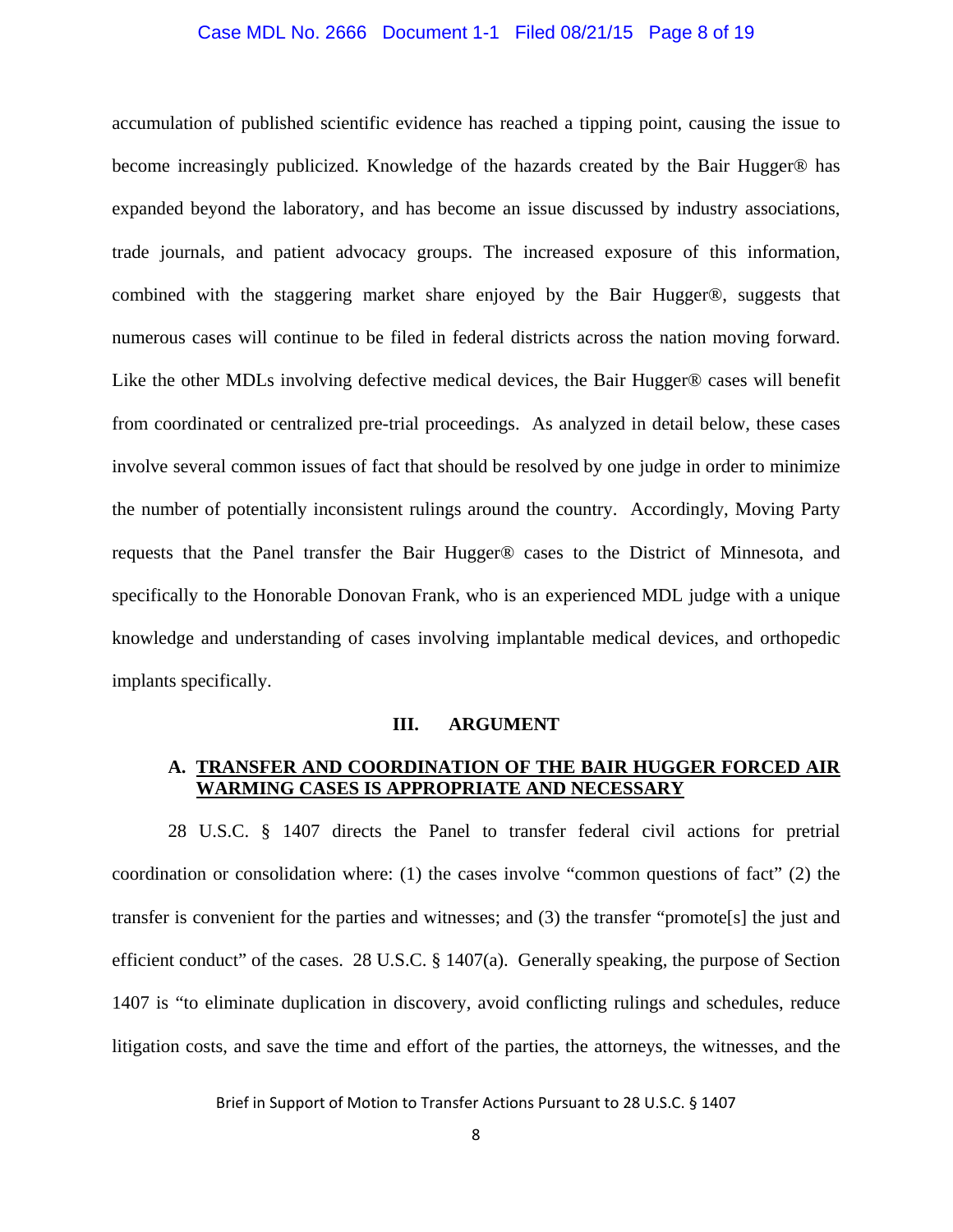#### Case MDL No. 2666 Document 1-1 Filed 08/21/15 Page 9 of 19

courts." Manual for Complex Litigation (Fourth) § 20.131 (2004) (citing *In re Plumbing Fixture Cases*, 298 F. Supp. 484 (J.P.M.L. 1968)); *see also* David F. Herr, Multidistrict Litigation Manual § 5:16 (2010).

 The Bair Hugger® cases are well suited for centralization under Section 1407. Though scattered across the country, these cases are all closely related: in most cases, they share exactly the same Defendants, the same basic theories of liability, and the same general factual allegations. All of the cases will involve the same core of lay and expert witness and document discovery. Moreover, only two of these cases have made any progress towards resolution, but neither is even set for docket call until 2016. Further, one of these two cases was reassigned to a new judge on July 27, 2015, making this the optimal time to order transfer. More specifically, because neither of these cases has progressed to the point of trial, or even full production of documents or discovery of experts and other key witnesses, the goals of efficiency and coordination can best be met by transferring all filed cases, including the two first-filed cases, to the MDL judge who may be assigned to this case. Transferring these cases pursuant to 28 U.S.C. § 1407 would enhance the convenience and efficiency of this litigation. Failing to transfer would force all the parties to take repetitive and/or redundant depositions and other pretrial discovery, as well as leading to inconsistent and conflicting rulings – particularly with respect to discovery and other pretrial matters, which have not reached maturity in the first filed cases. As set forth in detail below, the Bair Hugger® cases are suitable for transfer and centralization before a single district court.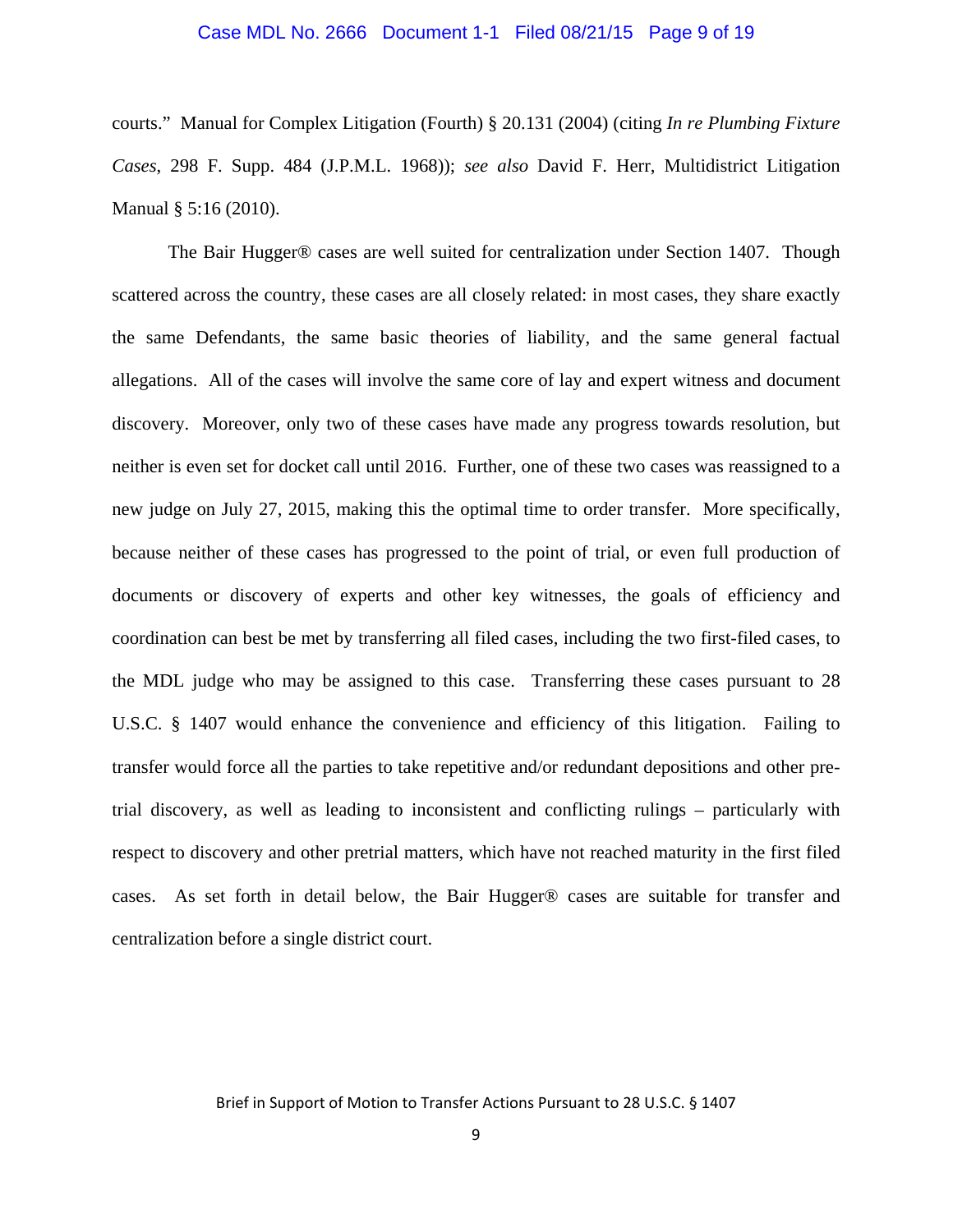## **i. The Bair Hugger® cases involve common questions of fact and involve common issues for discovery.**

Federal civil actions are eligible for transfer pursuant to 28 U.S.C. § 1407 if they involve "common questions of fact" subject to discovery. *See* 28 U.S.C. § 1407(a); *In re Kugel Mesh Hernia Patch Products Liability Litigation*, 493 F. Supp. 2d 1371, 1372-73 (J.P.M.L. 2007). That requirement is plainly met here. The Bair Hugger® cases filed, and, ultimately future filings, share countless issues of fact, including:

(1) Whether and to what extent the Bair Hugger® products have caused, or will cause, harmful effects in patients including, but not limited to, physical injury, pain and suffering, swelling, severe inflammation of surrounding tissue and bone, infection, an inability to walk and other lack of mobility, and the need for revision surgery to remove an orthopedic implant, and/or surgical amputation, together with the attendant risks of complications from surgery;

(2) When Defendants first learned of the connection between the Bair Hugger® and the foregoing harmful effects caused by use of the products;

(3) Whether, and for how long, Defendants concealed any such knowledge from physicians who purchased the devices for use with their patients and the public;

(4) Whether Defendants defectively designed and/or manufactured the Bair Hugger®;

(5) Whether Defendants failed to provide adequate warnings and instruction concerning the Bair Hugger® products;

(6) Whether Defendants were negligent in their design and/or manufacture of the Bair Hugger®;

Brief in Support of Motion to Transfer Actions Pursuant to 28 U.S.C. § 1407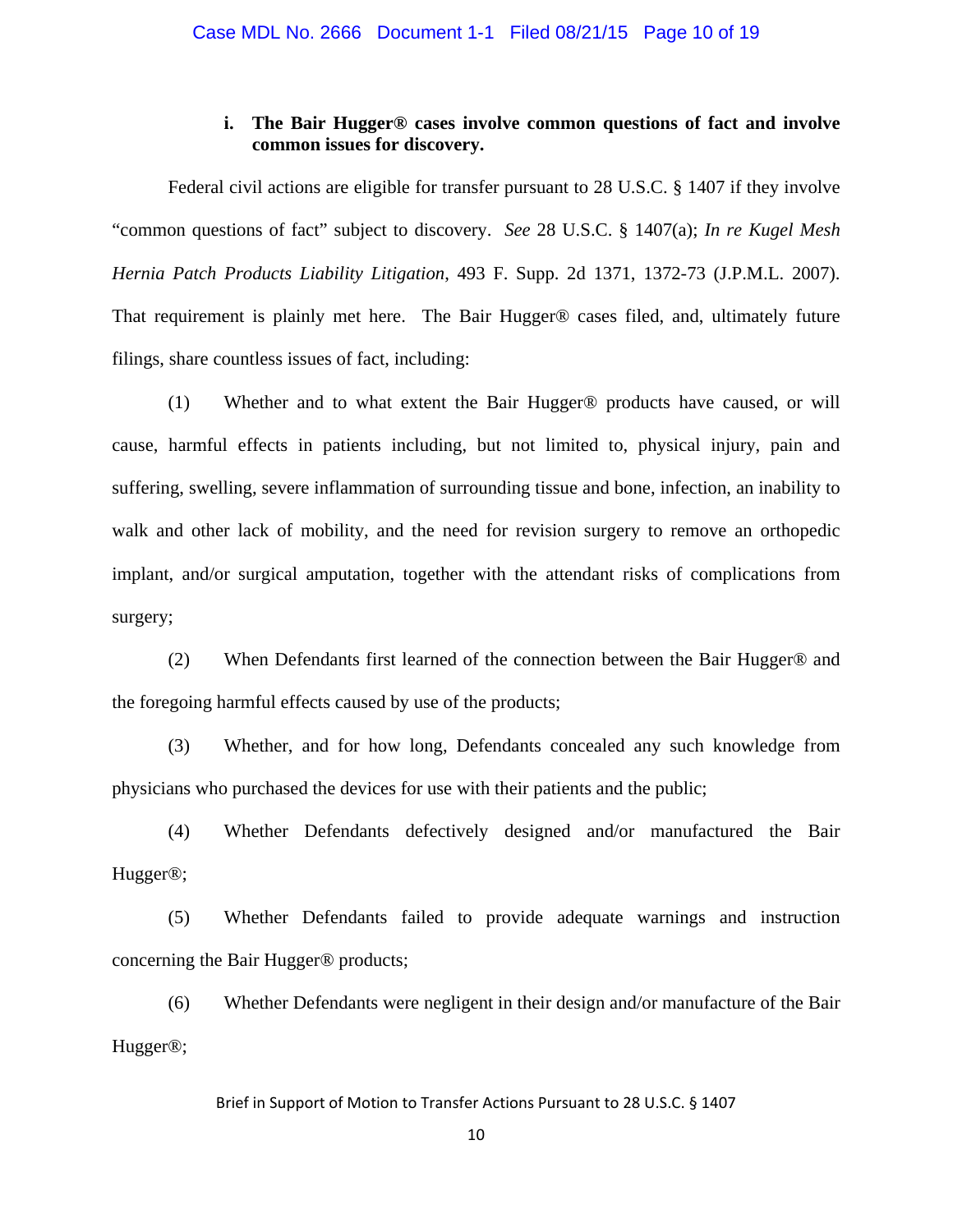### Case MDL No. 2666 Document 1-1 Filed 08/21/15 Page 11 of 19

(7) Whether Defendants engaged in fraudulent and illegal marketing practices including, but not limited to, making unsubstantiated claims regarding the superiority and effectiveness of the Bair Hugger®; and

(8) The nature and extent of damages suffered by Plaintiffs as a result of the Bair Hugger®.

Accordingly, the fourteen cases currently filed before federal district courts across the nation, as well as anticipated future cases, share numerous common questions of fact subject to discovery. Furthermore, ordering coordination or centralization and transferring pending and future Bair Hugger® cases to a single district court will result in efficient discovery practices for plaintiffs and for defendants. As in past MDL cases, the defendants will likely not want their 30(b)(6) designees, retained experts, and other key witnesses to be subjected to repeated depositions around the country in hundreds if not thousands of cases that will, in all likelihood, be filed over the coming weeks and months.

Transferring the Bair Hugger® cases will permit the transferee court to manage discovery justly and efficiently; eliminate costly and timely duplicative discovery; and avoid conflicting rulings on issues like the scope, timing, and form of discovery. *See, e.g*., *In re M3Power Razor System Marketing & Sales Practices Litigation*, 398 F. Supp. 2d 1363, 1364-65 (J.P.M.L. 2005) ("Transfer under Section 1407 will offer the benefit of placing all actions in this docket before a single judge who can structure pretrial proceedings to accommodate all parties' legitimate discovery needs while ensuring that the common party and witnesses are not subjected to discovery demands that duplicate activity that will or has occurred in other actions."). Coordination of discovery will be beneficial not only for Plaintiffs, but also Defendants. If consolidated, depositions of key witnesses will only be required once rather than several separate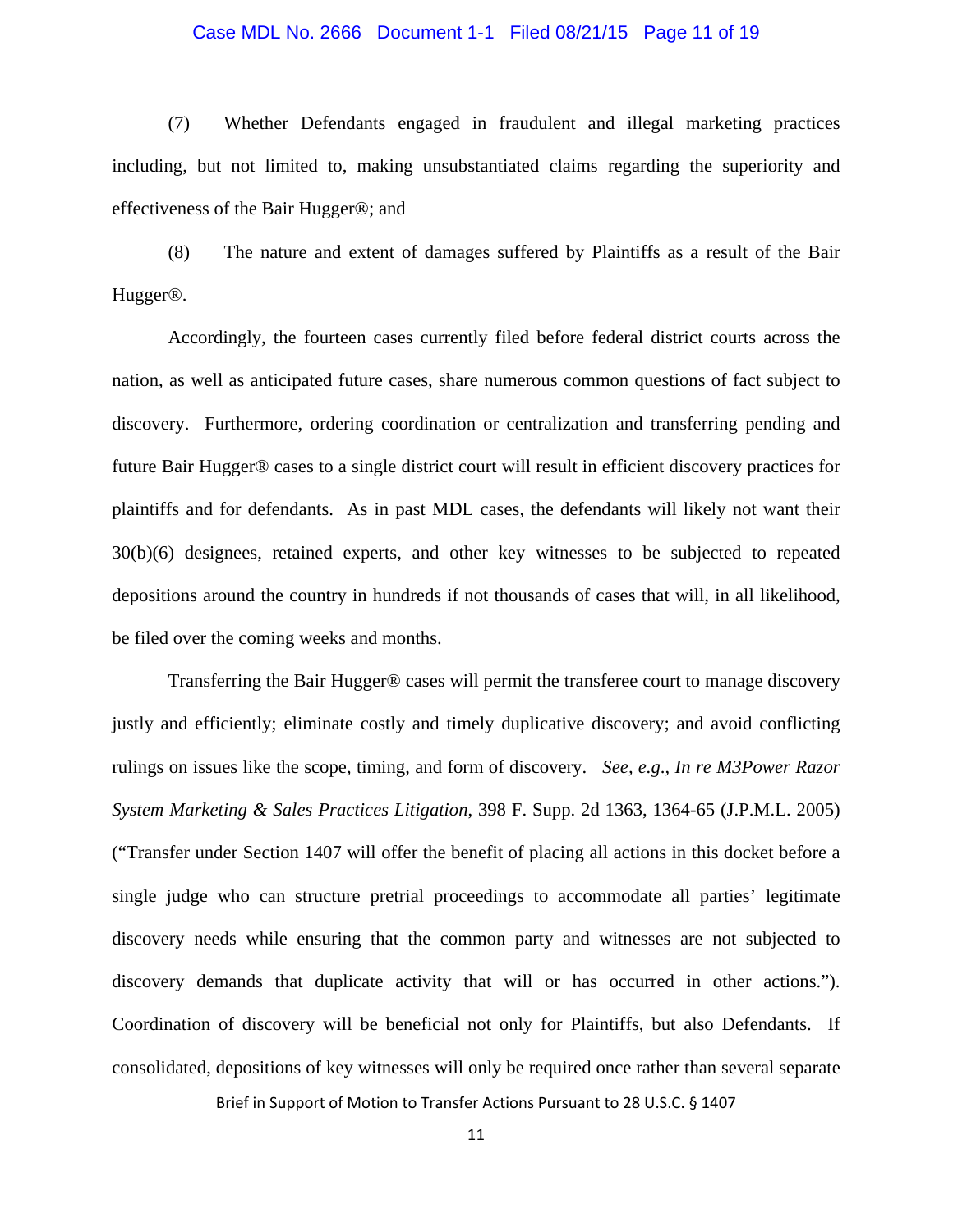#### Case MDL No. 2666 Document 1-1 Filed 08/21/15 Page 12 of 19

occasions. Documents can be produced once to a central location with access to all Plaintiffs and their counsel, therefore limiting duplicative discovery efforts as to the common factual issues between the cases. Thus, centralization is necessary to prevent duplicative discovery, lower the Defendant's overall costs of discovery and avoid unnecessary burdens on witnesses and plaintiffs.

# **ii. Pretrial centralization of the Bair Hugger® cases will enhance the convenience of the litigation as a whole.**

Transfer is appropriate when it enhances the convenience of the litigation as a whole. *See, e.g., In re Library Editions of Children's Books*, 297 F. Supp. 385, 386 (J.P.M.L. 1968) ("[T]he Panel must weigh the interests of all the plaintiffs and all the defendants, and must consider multiple litigation as a whole in the light of the purposes of the law."). Here, pretrial transfer would undoubtedly ease the burdens on all parties involved.

 Defendants and Plaintiffs stand to benefit from pretrial centralization. As previously mentioned, pretrial centralization would reduce discovery requests and costs significantly for Defendants. It also permits Plaintiffs' counsel to coordinate their efforts and share the pretrial workload, thereby reducing each individual counsel and plaintiff's costs and allowing Defendant to work with one consolidated plaintiffs' requests and filings rather than various counsel and courts across the country. *See, e.g*., *In re Baldwin-United Corp. Litigation*, 581 F. Supp. 739, 741 (J.P.M.L. 1984) ("[P]rudent counsel will combine their forces and apportion the workload in order to streamline the efforts of the parties and witnesses, their counsel and the judiciary, thereby effectuating an overall savings of cost and a minimum of inconvenience to all concerned.").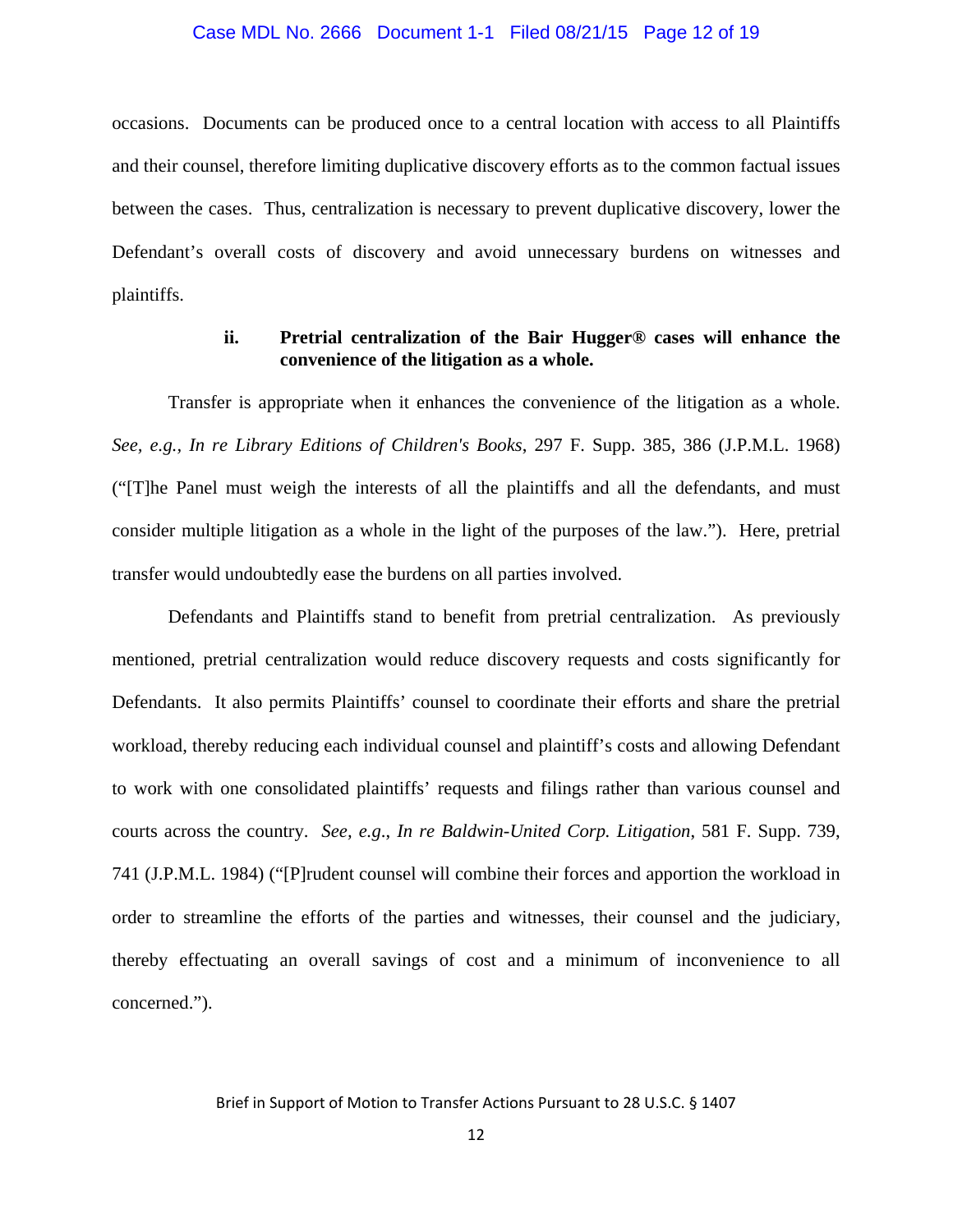### Case MDL No. 2666 Document 1-1 Filed 08/21/15 Page 13 of 19

Pretrial centralization will also allow Defendants to concentrate its attention and energy on one forum, rather than numerous locations all over the country. As a result, Plaintiff anticipates that Defendants will be able to respond more quickly and effectively to Plaintiffs and the transferee court, enhancing the overall efficiency of the litigation and compensation of plaintiffs' harms. *See In re: Apple iPhone 3G Products Liability Litigation*, 630 F. Supp. 2d 1382, 1383 (J.P.M.L. 2009) (concluding that transfer to the Northern District of California would "conserve the resources of the parties, their counsel and the judiciary," in part because "[t]he headquarters of the common defendant . . . are located within this district").

 In short, transferring the Bair Hugger® cases for pretrial coordination or centralization will make this litigation far more efficient and convenient for all involved.

## **iii. Pretrial centralization of the Bair Hugger® cases will promote the just and efficient conduct of these cases.**

Centralization of the Bair Hugger® cases will also promote the just and efficient conduct of this litigation. In evaluating whether proposed pretrial transfers serve this goal, the Panel often asks whether centralization will prevent inconsistent or repetitive pretrial rulings. *See, e.g*., *In re Baycol Products Liability Litigation*, 180 F. Supp. 2d 1378, 1380 (J.P.M.L. 2001) (centralization would promote justice and efficiency because it would "eliminate duplicative discovery; prevent inconsistent pretrial rulings, including with respect to class certification; and conserve the resources of the parties, their counsel and the judiciary"). For litigation of this potential magnitude and scope, centralization before a single court eliminates the possibility of inconsistent rulings amongst the Bair Hugger® cases; therefore, preventing different treatment of plaintiffs under similar legal theories. While the JPML has sometimes indicated that inconsistent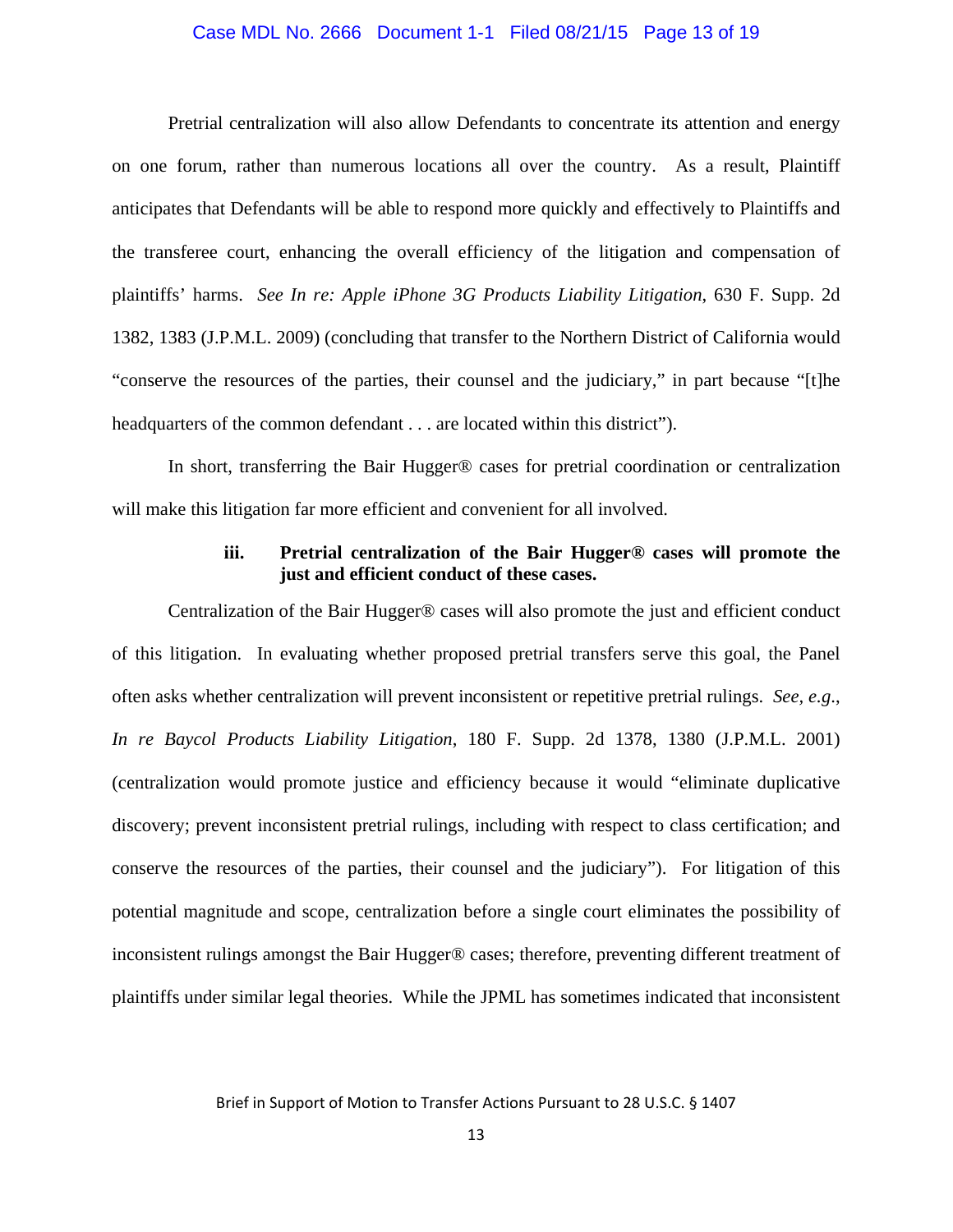### Case MDL No. 2666 Document 1-1 Filed 08/21/15 Page 14 of 19

rulings may be unavoidable, movant maintains that centralization will assist the parties and the judiciary to keep the number of such potential conflicts to a bare minimum.

Centralization will ensure just application of law for all Plaintiffs. All Plaintiffs will proceed under the same rulings and avoid conflicting decisions that may benefit one Plaintiff in one court over another. Because every Bair Hugger® case sets forth the same basic liability allegations, such defenses go to the heart of each and every case. With over a dozen Bair Hugger® cases currently filed, and many hundreds more expected to surface in the near future, it is important for the parties and the court to try to minimize the risk of conflicting rulings from various courts around the country. Indeed, a single transferee court will be in the best position to determine the appropriate staging and resolution of such threshold issues that affect all actions and that could dramatically simplify the litigation. *See In re Suess Patent Infringement Litigation*, 331 F. Supp. 549, 550 (J.P.M.L. 1971).

Thus, under the authority granted to it by 28 U.S.C. § 1407, the Panel should grant the Motion for transfer and consolidation of the Bair Hugger® cases. Therefore, the remaining issue presented to the Panel is to determine the proper venue for the transferred actions.

### **B. THE DISTRICT OF MINNESOTA IS THE PREEMINENT TRANSFEREE FORUM TO EFFICIENTLY MANAGE THE BAIR HUGGER® CASES**

Moving Party respectfully urges the Panel to transfer the Bair Hugger® actions to the District of Minnesota where they can be efficiently, justly and capably managed by a court with extensive Multidistrict Litigation experience. The District of Minnesota is the optimal court to effectively manage a complex products liability case like this one, in part because of that court's familiarity and experience with damages associated with defective orthopedic implants.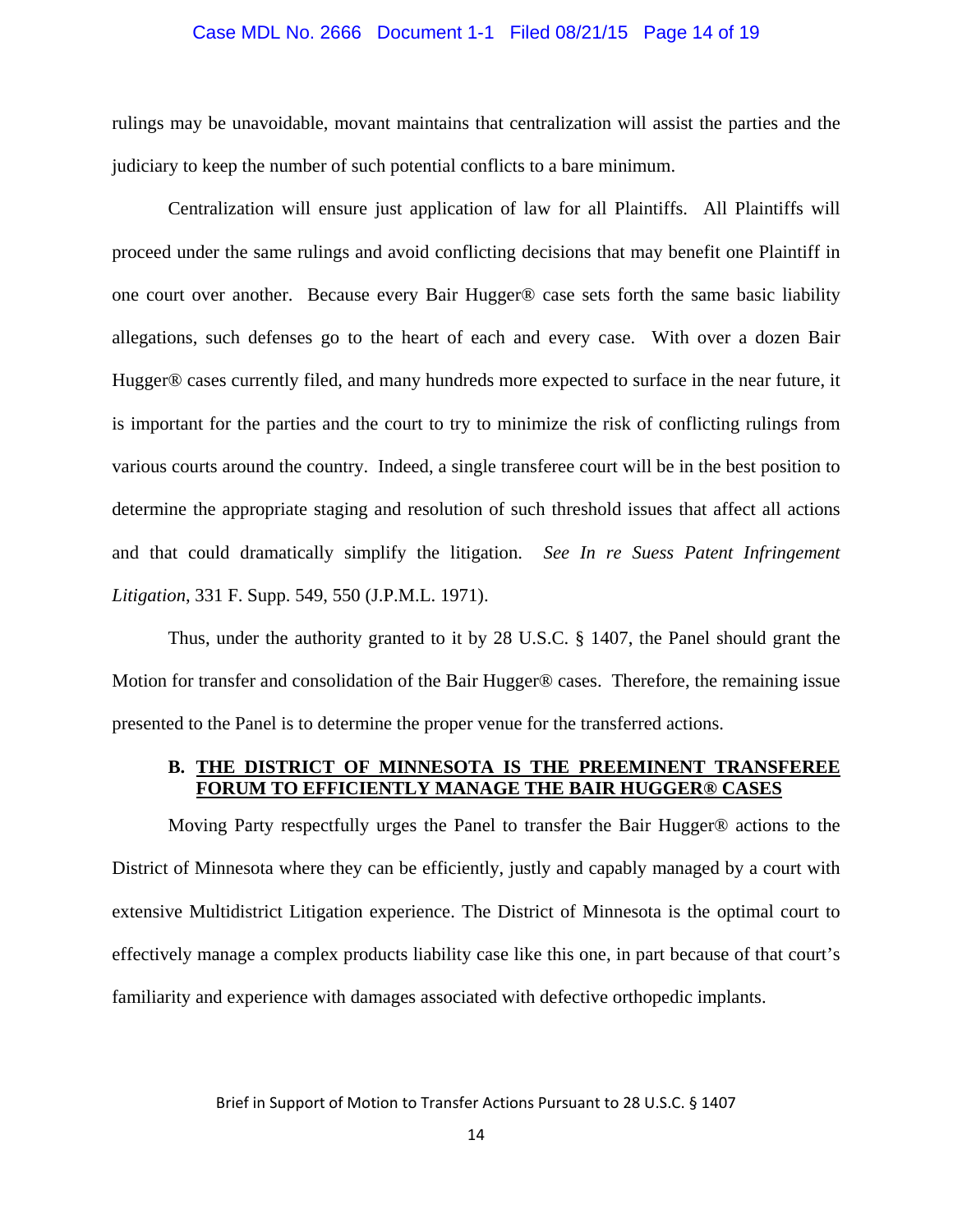### Case MDL No. 2666 Document 1-1 Filed 08/21/15 Page 15 of 19

In determining an appropriate transferee forum, the Panel balances a number of factors, including: the experience, skill and caseloads of the available judges; number of cases pending in the jurisdiction; convenience of the parties; location of the witnesses and evidence; and the minimization of cost and inconvenience to the parties. *See*, *e.g.*, *In re Regents of University of California*, 964 F.2d 1128, 1136 (Fed. Cir. 1992); *In re Wheat Farmers Antitrust Class Action Litig*., 366 F.Supp. 1087, 1088 (J.P.M.L. 1973); *In re Preferential Drugs Prods. Pricing Antitrust Litig.*, 429 F.Supp. 1027, 1029 (J.P.M.L. 1977); *In re Tri-State Crematory Litig*., 206 F.Supp. 1376, 1378 (J.P.M.L. 2002); Annotated Manual of Complex Litigation (Fourth) (2004), §20.131, at 303-304. Of the factors the Panel considers when determining the transferee forum, experience, number of pending cases, and available resources weigh heavily in favor of transferring all related cases to the District of Minnesota.

The District of Minnesota is well-versed in handling multidistrict litigations and specifically, handling medical device products liability cases. Judges in the District of Minnesota have presided over and brought about successful partial or complete resolution in several medical device multidistrict litigations including: *In Re: Stryker Rejuvenate and ABGII Hip Implant Products Liability Litigation*, MDL No. 2441; *In Re: Guidant Corp. Implantable Defibrillators Products Liability Litigation,* MDL No. 1708*, In Re: Medtronic Inc., Sprint Fidelis Leads Products Liability Litigation,* MDL No. 1905*, In Re: St. Jude Medical Inc., Silzone Heart Valves Products Liability Litigation,* MDL. No. 1396, and *In Re: Medtronic, Inc. Implantable Defibrillators Products Liability Litigation*, MDL No. 1726. Furthermore, the District of Minnesota's bench and staff have extensive experience in overseeing multiple complex MDL proceedings involving complicated medical issues, including, *In Re: Levaquin Products Liability Litigation*, MDL No. 1943, *In Re: Baycol Products Liability Litigation*, MDL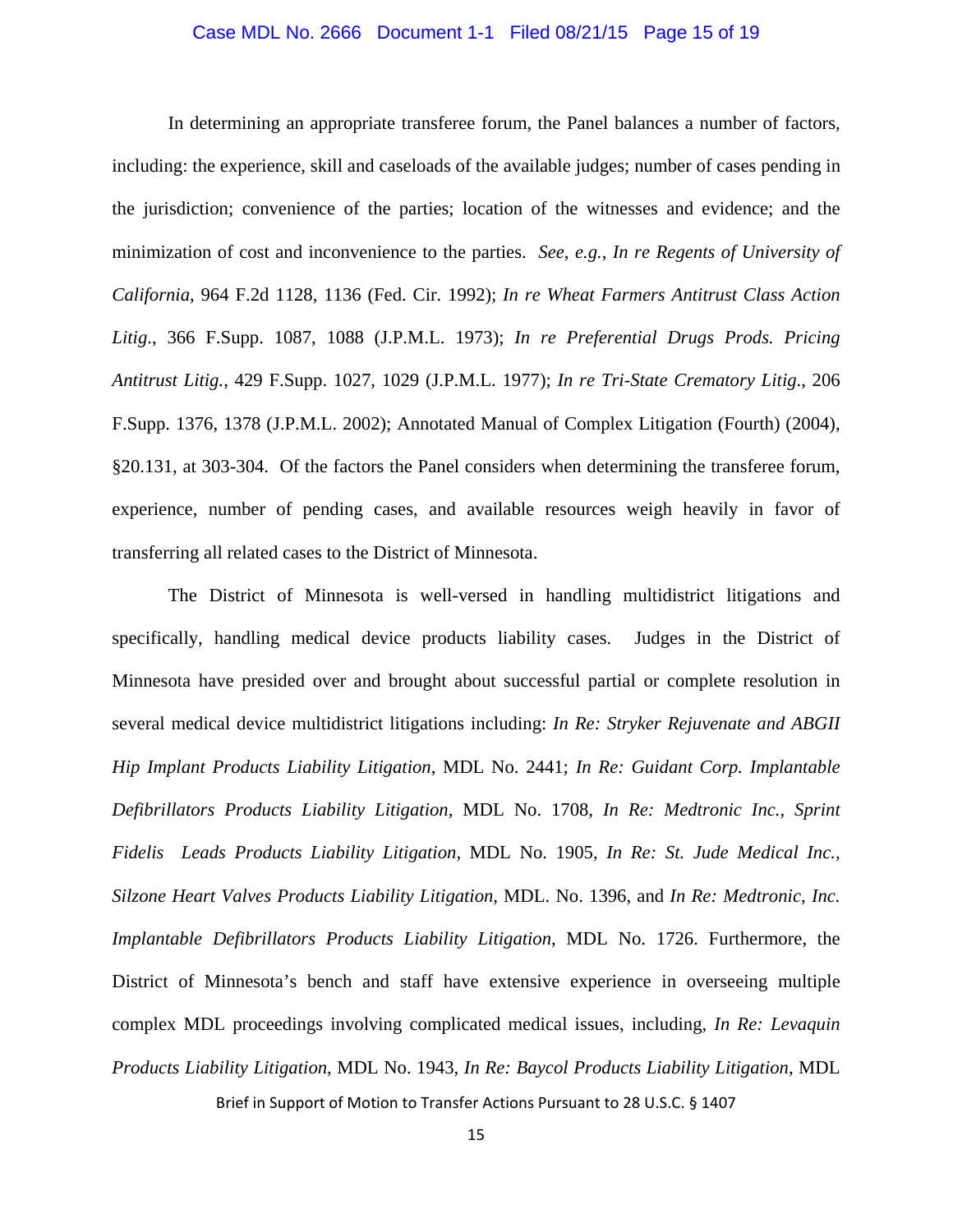### Case MDL No. 2666 Document 1-1 Filed 08/21/15 Page 16 of 19

No. 1431, and *In Re: Mirapex Products Liability Litigation*, MDL No. 1836.The District of Minnesota's copious knowledge, background, and experience will undoubtedly ensure that this litigation will proceed in a timely and efficient manner.

Defendants 3M and Arizant Healthcare, Inc. conduct significant business in the District of Minnesota. Indeed, Minnesota is the principal place of business for both Defendants. Additionally, the Bair Hugger® was invented in Minnesota. Nearly every document and witness critical to the Bair Hugger® litigation is located in Minnesota. Currently, nine of the fourteen Bair Hugger® cases are filed in the District of Minnesota.<sup>13</sup> The remaining cases not before the District of Minnesota are spread across at least five different District Courts with no Court presiding over more than one Bair Hugger® case. *See* David F. Hen, Multidistrict Litigation Manual § 6:8 (2010) ("[T]he Panel will not normally transfer actions to a district in which no action is then pending and the panel clearly considers the number of actions pending in various districts to determine the selection.").

Finally, in addition to the Defendants' connection to Minnesota, the Minneapolis/St. Paul area offers a convenient and affordable location for both the Defendants and Plaintiffs. The Minneapolis-St. Paul International Airport is a central hub for multiple airlines, providing direct flights throughout the day to destinations across the U.S. In addition, the District of Minnesota is a geographically centralized location for the Defendants, Plaintiffs, and a comprehensive group of surgeons and experts that will be involved in this complicated litigation.

<sup>13</sup> *William Lichlyter v. 3M Company and Arizant Healthcare, Inc.,* No. 15-cv-3139; *Brenda Naylor v. 3M Company and Arizant Healthcare, Inc.,* No. 15-cv-3140; *Gerald Nottingham v. 3M Company and Arizant Healthcare, Inc.,* No. 15-cv-3141; *Renny Schackmann v. 3M Company and Arizant Healthcare, Inc.,* No. 15-cv-3142; *Tawas Reed v. 3M Company and Arizant Healthcare, Inc.,* No. 15-cv-3143add cases?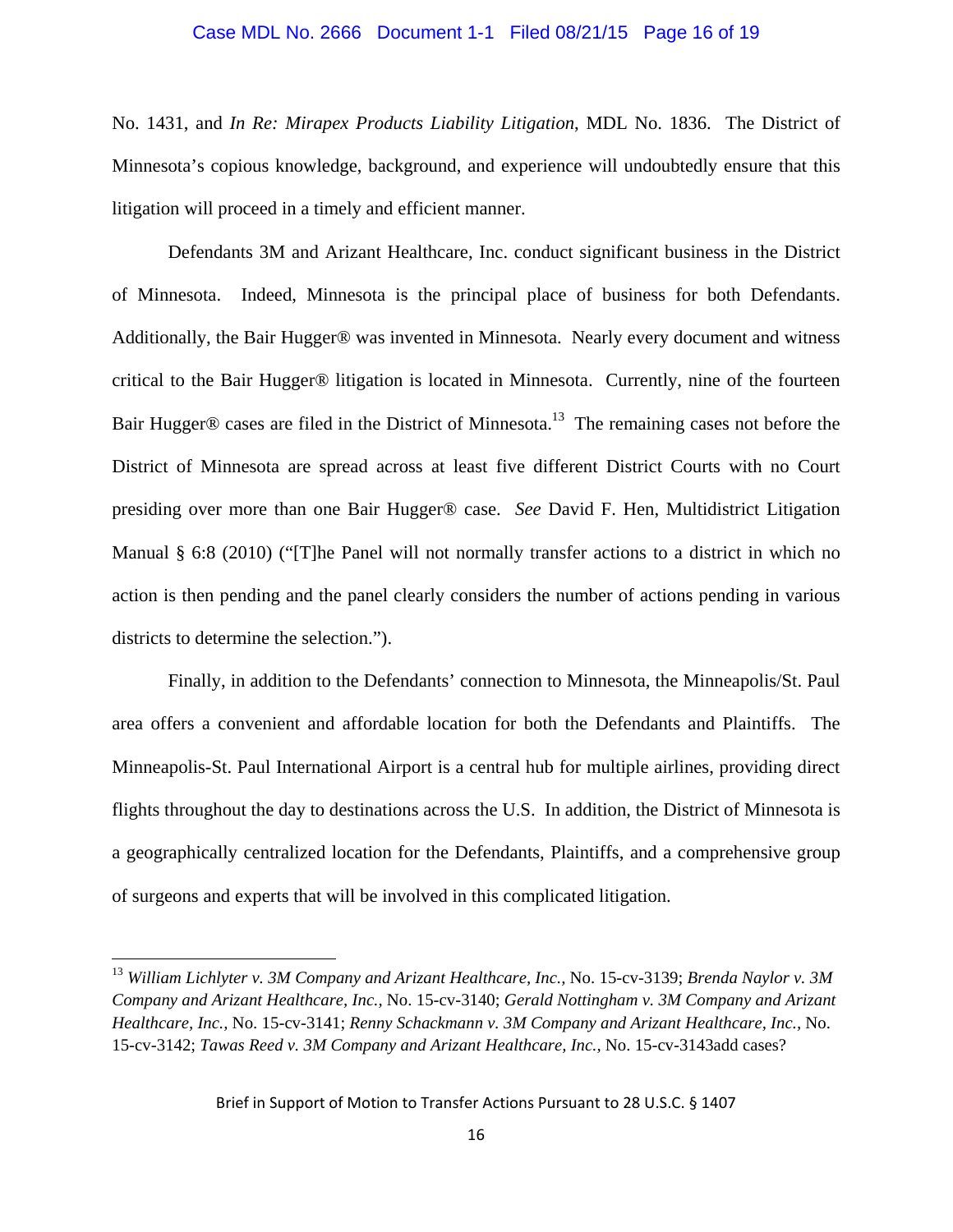### Case MDL No. 2666 Document 1-1 Filed 08/21/15 Page 17 of 19

The Panel in the past has recognized that the District of Minnesota is an appropriate MDL transferee court because the district "enjoys general caseload conditions' and resources allowing it to handle complex litigations. *In re St. Jude Medical, Inc., Silzone Heart Valves Prods. Liab. Litig.,* 2001 U.S. Dist. LEXIS 5226, at \*4-5 (J.P.M.L. 2001). Furthermore, in transferring the *Baycol* MDL to the District of Minnesota, the Panel found that the District is "a major metropolitan court that i) is centrally located, ii) is not currently overtaxed with other multidistrict dockets, and iii) possesses the necessary resources, facilities, and technology to sure-handedly devote the substantial time and effort to pretrial matters that this complex docket is likely to require*." In re Baycol*, 180 F. Supp. 2d 1378, 1380 (J.P.M.L. 2001).

While there are a number of eminently qualified judges serving in the District of Minnesota, if transferred to the District of Minnesota, Moving Party respectfully requests that the litigation be assigned to the Honorable Donovan W. Frank. Judge Frank has more than twentyfive years of experience as a jurist, including nearly fifteen years of experience as a federal judge and multiple MDLs. Before his appointment to the District of Minnesota in 1998, Judge Frank served on the Minnesota state district court bench, including, serving as the Chief Judge of the sixteen-judge Sixth Judicial District form 1991 to 1996. Prior to his judicial appointments, Judge Frank served as an Assistant County Attorney in Minnesota.

Judge Frank's comprehensive and unique experience, including presiding over complex implantable device products liability cases, makes him a superior choice to oversee the Bair Hugger® cases MDL. Specifically, Judge Frank's experience includes presiding over the *In Re: Guidant Corp. Implantable Defibrillators Products Liability Litigation,* MDL No. 1708, which involved many complex disputes concern science and discovery. Judge Frank's guidance led to a global resolution of thousands of *Guidant* cases. In addition, Judge Frank has presided over the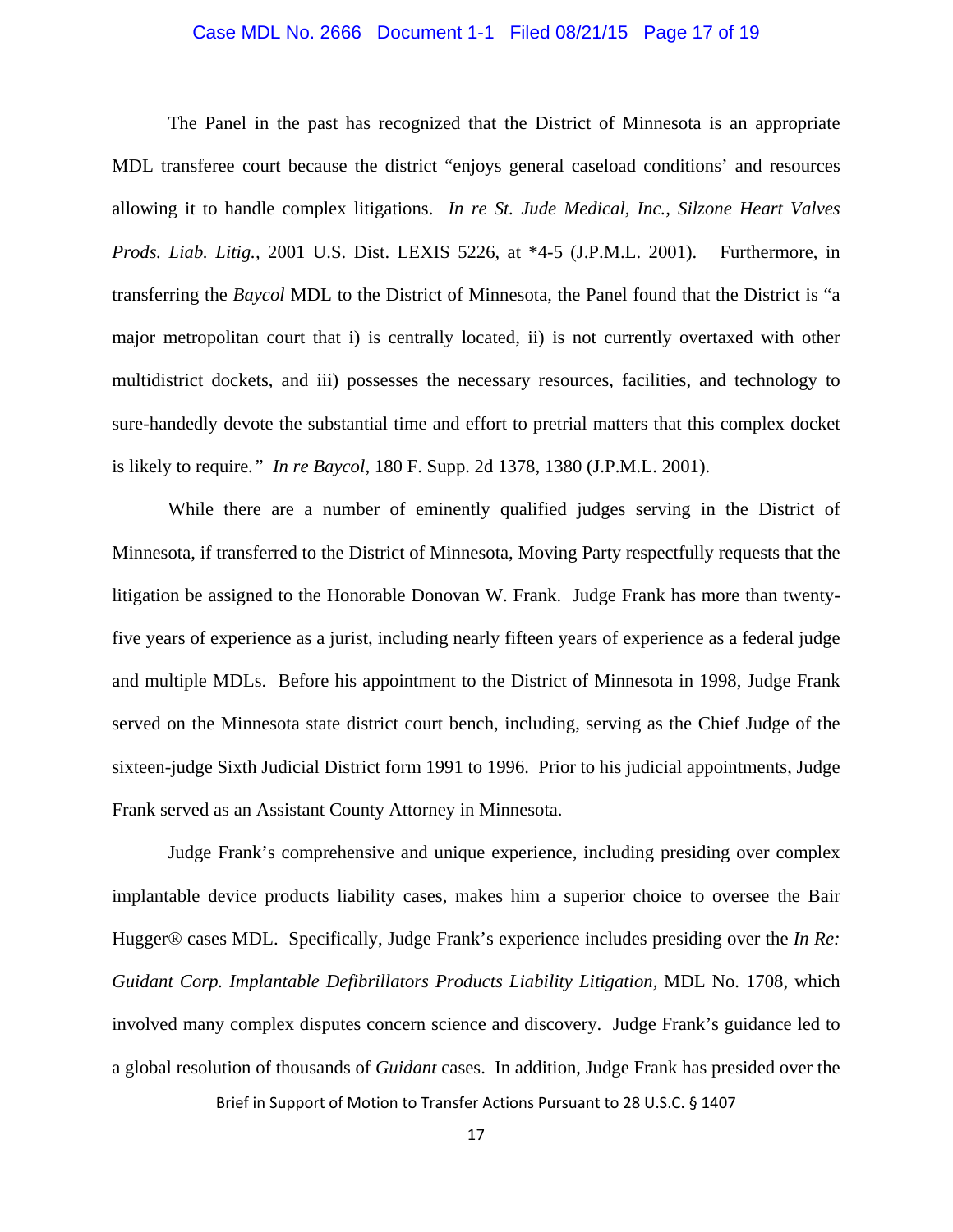### Case MDL No. 2666 Document 1-1 Filed 08/21/15 Page 18 of 19

Stryker Rejuvenate and ABG II Hip Implant MDL for more than two years, bringing that litigation to substantial resolution during that span. The Guidant MDL is closed, and a significant portion of the Stryker MDL has settled, clearing room on Judge Frank's docket for another complex MDL involving medical devices. Judge Franks' experience, and that of his staff, in managing large and complicated medical device litigation will undoubtedly result in an efficient litigation here.

Judge Frank is continually recognized, both locally and nationally, for his commitment to the right to a fair legal process. Most recently, the American Bar Association ("ABA") Commission on Disability Rights selected Judge Frank to receive the 2012 Paul G. Hearne Award for Disability Rights. The ABA selected Judge Frank citing his focus on "advocating for the rights of persons with developmental disabilities – 'the forgotten minority'- to equal opportunities, equal justice under the law, and equal access, and to be treated with dignity and respect." $^{14}$ ,  $^{15}$ 

Accordingly, Moving Party recommends the District of Minnesota and the Honorable Donovan W. Frank to preside over the Bair Hugger® cases.

### **III. CONCLUSION**

 For the aforementioned reasons, Moving Party respectfully requests that the Panel order coordinated or centralized pretrial proceedings for the Bair Hugger® cases and transfer all pending and future cases to the District of Minnesota with the Honorable Donovan W. Frank

<sup>&</sup>lt;sup>14</sup> http://www.fedbar.org/Chapters/Minnesota-Chapter/Minnesota-Federal-Judge-Receives-Paul-G-Hearn-Award-from-ABA.aspx

<sup>&</sup>lt;sup>15</sup> Other distinguished honors and awards include: Federal Bar Association - Elaine R. "Boots" Fisher Award (2006), in recognition of outstanding public service and dedication to diversity in the legal community; Hamline University School of Law Distinguished Alumnus Award (2000); Minnesota Trial Judge of the Year, Conference of Chief Judges (1996); Range Women's Advocates Annual Recognition Award (1995), in recognition of contributions toward ending domestic violence; Alumni Association Distinguished Achievement Award, Hamline University School of Law (1986).